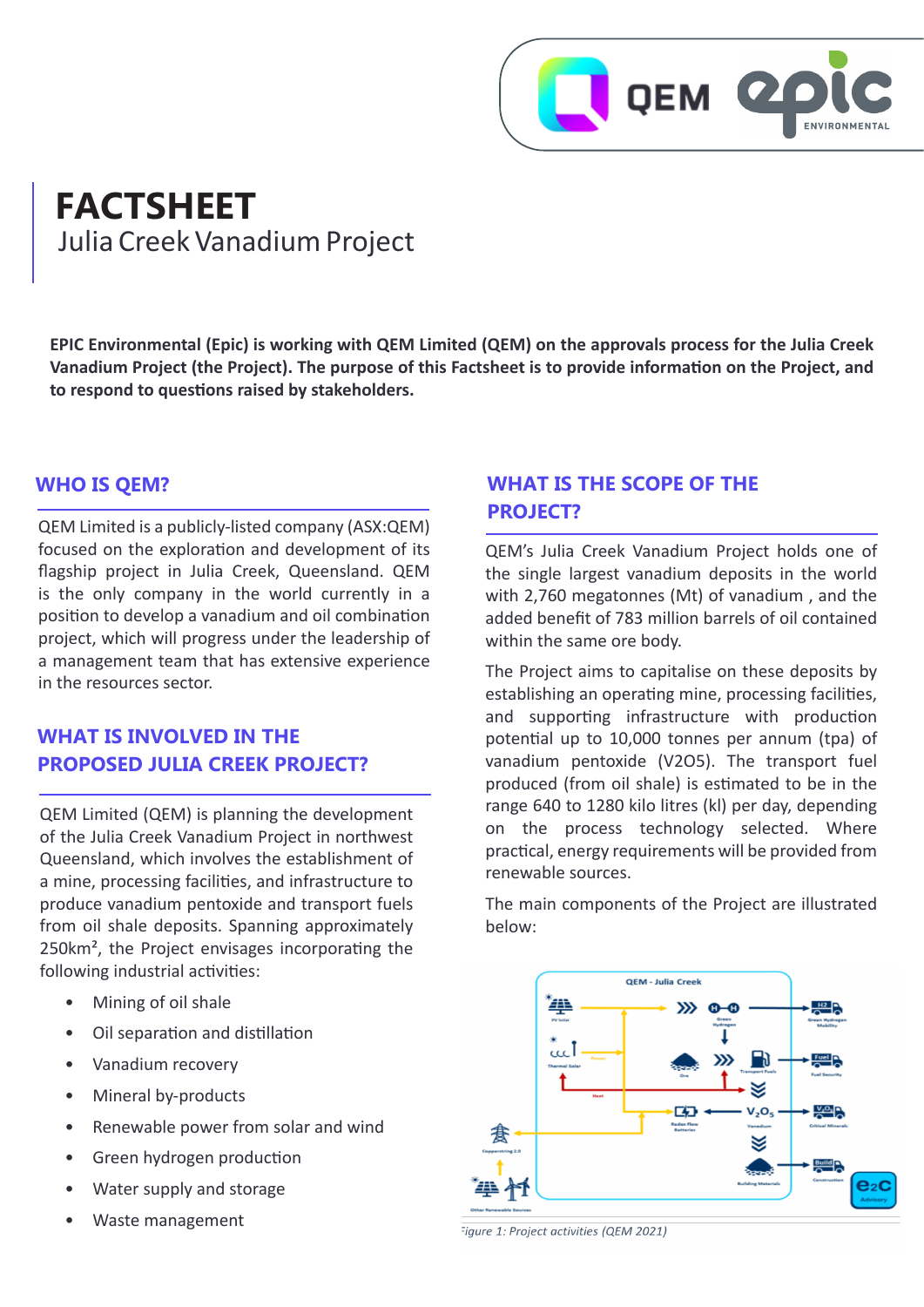

### **WHERE IS IT LOCATED?**

The Project is located approximately 6 km to the east of Julia Creek township, on the southern side of the Flinders Highway. The Project area spans up to 30 km from east to west, and 12 km from Flinders Highway to the southern border of the Project.



Figure 2: Project location (Epic Environmental 2021)

### **WILL I BE ABLE TO SEE THE SITE FROM THE ROAD?**

The site will be adjacent to the Flinders Highway so it is expected that parts of the Project would be visible from the road. However, visual amenity impacts and management options will be assessed as part of the EIS process.

### **WILL THERE BE JOBS FOR LOCALS AND HOW DO I GET ONE?**

The Project will require a localised workforce during the construction phase, with an ongoing workforce required for the operational life of the Project. QEM is prioritising the employment of a local workforce and businesses to meet Project needs, with a goal to sustainably develop the local community through employment and spending. Information about how to become involved will be made readily available to the local community as the Project moves closer towards construction and operational phases.

### **WHAT ARE THE PROJECT TIMEFRAMES?**

Construction and operation of various Project components are to be staged as follows:

- Renewables and hydrogen facilities
	- Solar / wind studies July 2021
	- Design energy and hydrogen plant October 2021
	- Construction and commissioning April 2023
- Demonstration plant
	- Design, testwork, and construction October 2022
	- Commissioning and operation April 2025
- Vanadium and oil processing facilities
	- Design of processing facilities July 2024
	- Construction July 2025
	- Commission and first product January 2028
- Mining
	- Mine planning and scheduling January 2023
	- Pit development July 2026
	- Stockpile shale feed July 2027

# **WHAT ARE THE KEY STEPS IN THE PROJECT PROCESS, INCLUDING APPROVALS?**

The key steps are:

- Preparation of an Initial Advice Statement, major project application, and coordinated project determination
- Publication of Environmental Impact Statement (EIS) (including the Social Impact Assessment)
- Public notification of the EIS, consultation, and opportunity to comment
- QEM to respond to submissions on the EIS
- Coordinator General's assessment report on the EIS
- Pit construction expected to commence in mid-2026
- Mining operations expected to commence from mid-2026